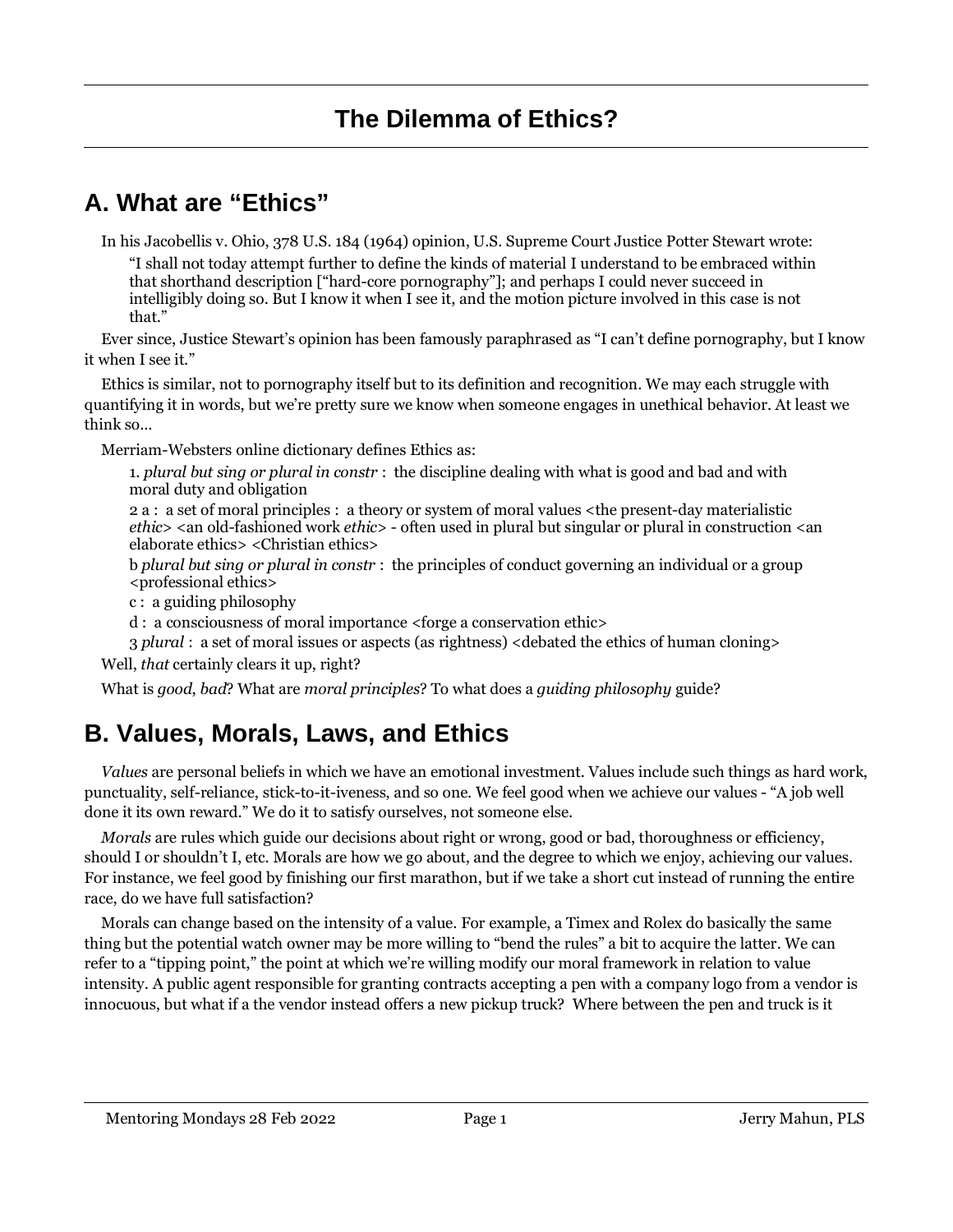considered wrong to accept a gift? Congress, interestingly enough, has decided that \$50 is one tipping point': an unsolicited gift valued less than that is acceptable.

*Laws* are binding rules of conduct formally adopted and enforced by a group. The group may be Society in which case the rules are statutes, ordinances, or the like, or it may be a company which has its own policies (which must not be contrary to Society's laws). Laws generally reflect the values and morals of the group. For example, Society has decided it is illegal to intentionally harm another. If an individual violates the law, he/she must answer to Society and its police power.

We can consider *Ethics* to be a systematized framework of moral principles for making decisions where values conflict. Those values may be internal, external, or a combination, but under the conditions at hand some are in conflict. If an individual violates ethics, he/she must answer to him/herself.

In general, we can all pretty much agree that Ethics is a standard of right or wrong that proscribes how we should behave in regard to others. This behavior



considers and weighs rights, obligations, benefits, responsibilities, values, etc, resulting from the interaction. The first social group external to our family in which most of us participate is school. There, in addition to the three R's we learn that we should (1) not hurt anyone, (2) tell the truth, and (3) obey or respect our parents and teachers. This, then, is our first formal ethical code as individuals interacting with others.

A "perfect" ethical code would be one which is impartial and universal: uniform application regardless of situation. Can we go through life ensuring that our actions never (1) hurt anyone, (2) result in a lie to another, and (3) disrespect others? Ethical code perfection is not achievable since it must be applied in less than ideal situations. We often encounter "gray areas" which exist between the extremes. At the extremes (where the situation is black or white) appropriate ethical behavior is much easier to determine. In between in those gray areas, though, it's harder to figure out sometimes what's "the right thing to do" especially since it can depend on your perspective (e.g, are you the one lying or the one lied to?, do we tell a "white lie" to preserve harmony?, etc).



Somewhere along that spectrum is the tipping point, or maybe more appropriately, a tipping area.

## **C. Laws and Ethics**

Can we use Laws to define Ethics? Laws are pretty structured and they're written down so everyone has access to them. "Ignorance of the law is no excuse" refers to the fact that because these laws are readily accessible, we have a responsibility to be aware of them. However, if ethics is how we should behave in regard to others, we may find that ethics and laws aren't always harmonious.

<sup>1</sup>See https://www.citizen.org/documents/Gift-Rules-for-Congress.pdf for Congress' gift rules. It's an interesting read.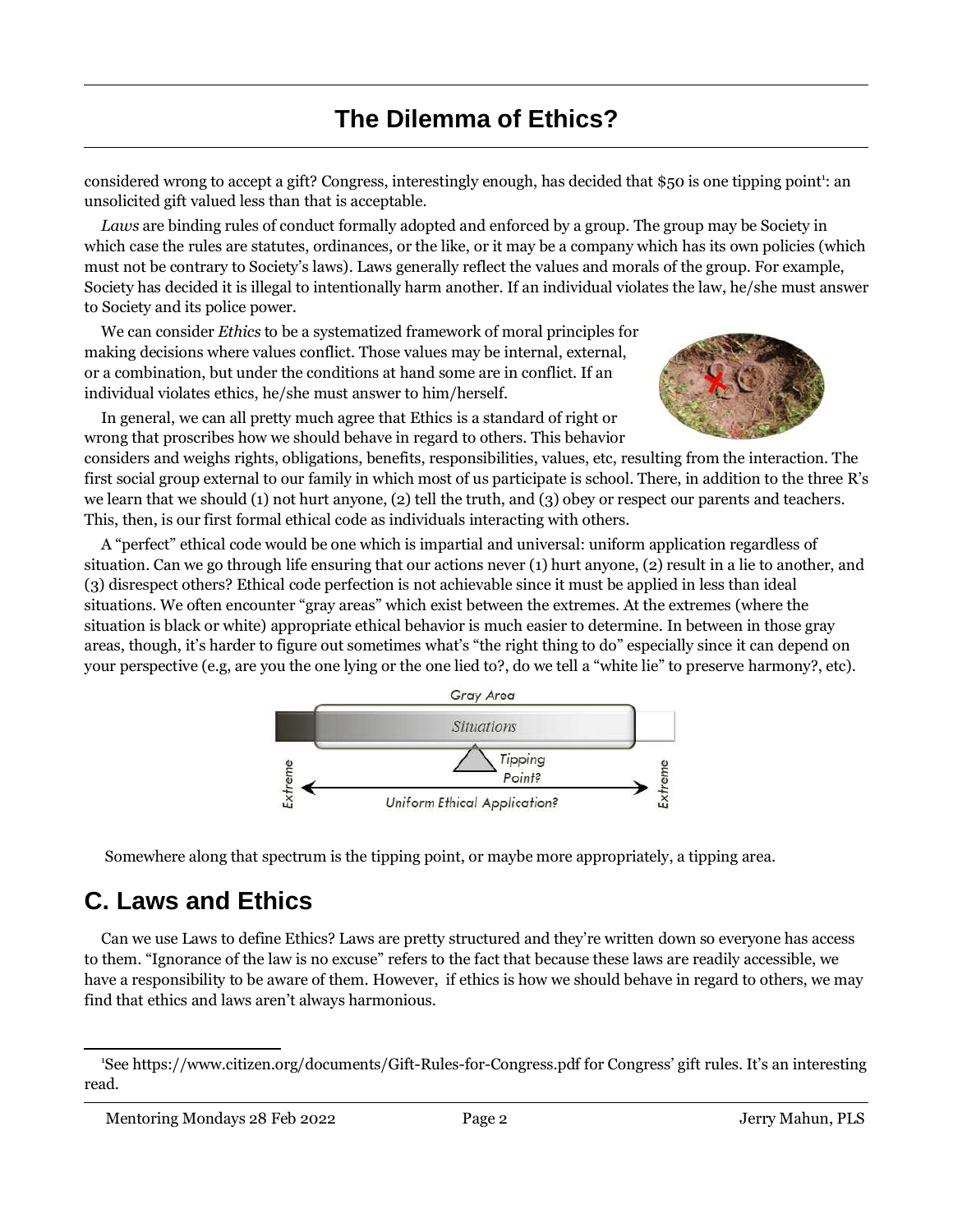For example, while camping my wife has a heart attack. I put her into the car and drive as fast as I can to get her to the emergency room at the nearest hospital, 15 miles away. In the process, I break the speed limit by considerable amounts. A police cruiser picks me up on its radar and begins pursuit. Its lights flashing signaling me to stop, I ignore it and keep speeding for the hospital.

What I did was ethical (in my mind) but in the course of that action I broke the law. Society may consider waiving (or minimizing) its penalty based on why I broke their law: to save my wife's life. Given the facts at the time, I chose my wife's life over any speeding ticket I would get - the choice was simple.

Any act is either legal or illegal, based on Society's or a company's rules. Legal and illegal actions aren't necessarily equally divided based on the rules they operate within: what may be legal under Society's rules may not under a company's rules (which is why you don't see many people wearing pajama pants at an engineering firm).



Similarly, an act can be either ethical or unethical. This distinction, as we've seen, can be highly personalized and limited to a single perspective.

Combined, that means for each action there are four possible consequences. An action may be:





Just because there are four consequences doesn't mean there's an equal chance of any act meeting only one of them. Legal/illegal *should* be easy to determine since the rules defining them are codified. Ethical/unethical is more difficult as is its relationship to legal/illegal. Because ethics are personalized they differ among individuals. If ethical/unethical schemes change so do the magnitudes of the four consequences.

Considering that the distinction between ethical and unethical may be fuzzy, some acts can fall on the edge of more than a single consequence.

Laws and Ethics have a symbiotic relationship similar to that of accuracy and precision: they're related and concern the same actions, but mean different things in terms of those actions. As laws are modified and individuals mature, the proportions and relationships of legal/illegal and ethical/unethical change.

An important distinction is that laws involve *compliance* while ethics involve *choice*. This can lead to a dilemma. Of course, if we mandate (or strongly *guide*) ethics, then choice is removed and the dilemma can be avoided.

**Unethical** 

Ethical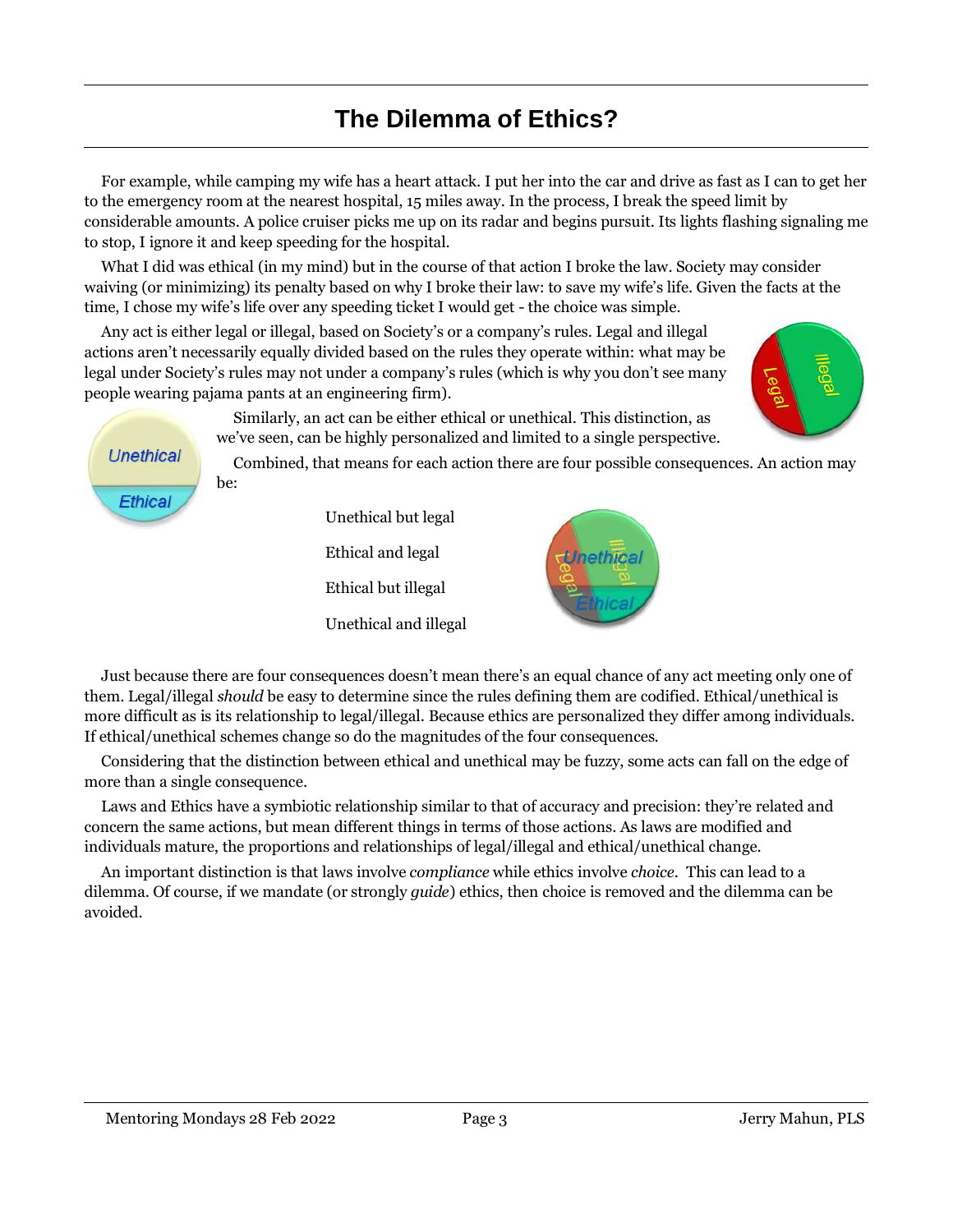

## **D. Professional Ethics?**

But what about *professional* ethics?

#### **1. Profession**

A *profession* consist of individuals who share areas of specialized skill and knowledge based on advanced education and experience. A profession has sets of values which help maintain its integrity and provide a favorable impression of itself to others.

Although individuals, we operate within a profession with defined and shared responsibilities. Does that mean that professional ethics are more socially driven than personally? That is, they are consistent within the profession for all as opposed to individually defined. If that's the case, does it make ethics easier to define (and enforce) because they then take on the nature of laws?

The only authority over a profession is generally a licensing entity which is usually government derived (with some notable exceptions). Because of this, rules are generally in the form of laws and code so maybe conduct can be mandated...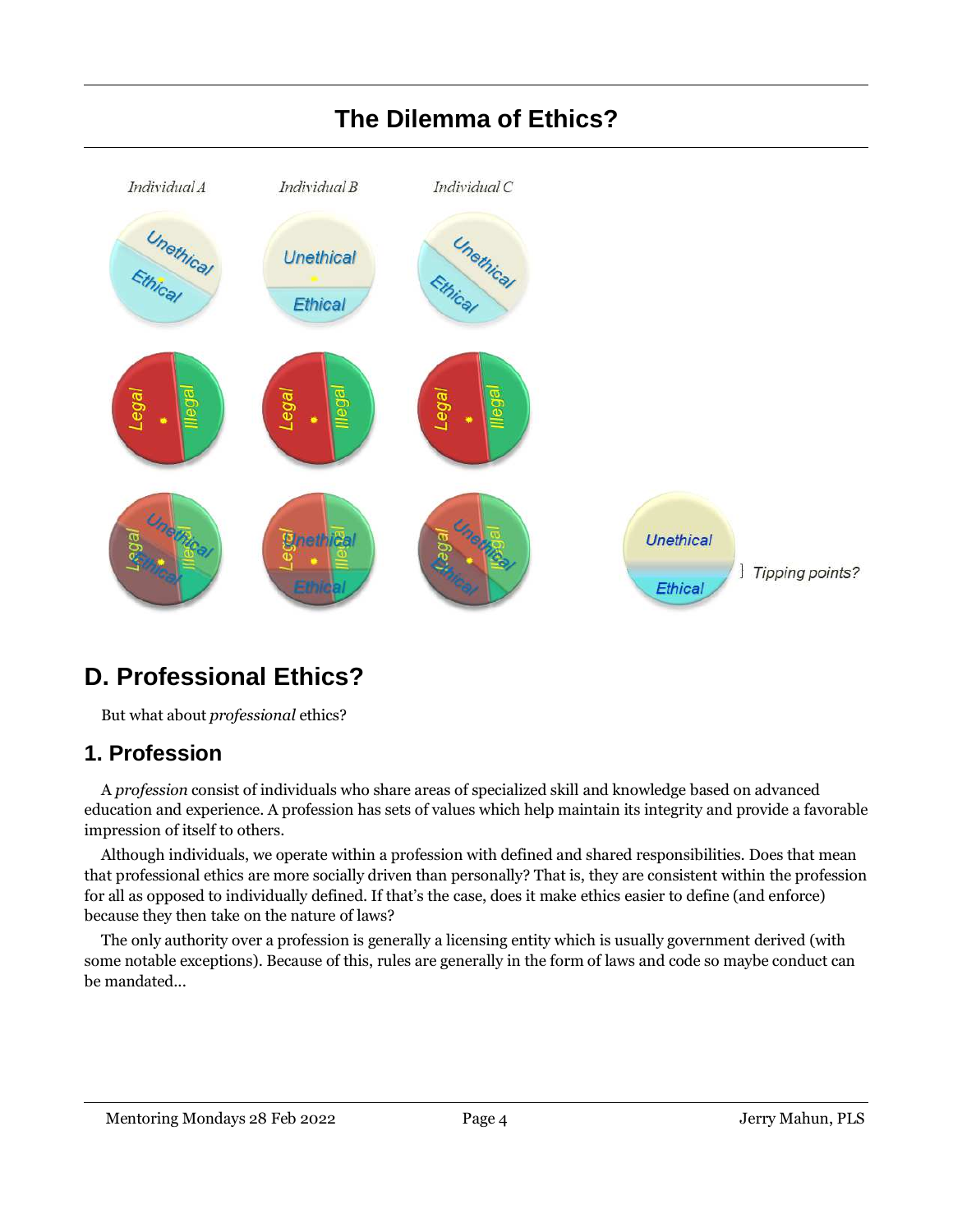#### **2. Professional Organizations**

*Professional organizations* are collections of like-minded yet diverse individuals and over often large geographic areas. The organizations are formed to help the respective profession evolve and provide members opportunity to grow.

As part of its structure, an organization may identify and codify ethics that concern its membership. This allows for a uniform standards throughout the extent of the organization. These Codes of Ethics tend to identify values areas and are written in general guideline form providing an ethical decision making framework.

Some Codes are overly detailed which begins to take on the nature of laws and leave little, if any, room for the individual to make decisions. A Code of Ethics should not be so general as to be useless nor so detailed as to dictate the action in every situation. Detailed rules cannot predict every type of situation which will ever be encountered. Nor does everything remain constant over time: technology has created and enabled a global perspective affected by our actions and decision. Above all, it is a professional's responsibility is to exercise his or her judgment in difficult or confusing situations.

An organization's Code of Ethics affects only its members. An intentional violation of an organization's code by one of its members is policed by that organization. Although not empowered to imprison its members, an organization does have the authority to revoke membership. An organization which provides certifications can nullify the certification of a member who violates that organization's code of ethics<sup>1</sup>. Many have something along the lines of an Ethics and Standards of Practice Committee where issues can be brought forth and worked out. The function of such committees is not limited to policing compliance but also to provide education and a discussion forum.

#### **3. Land Surveying**

Land surveying is highly dependent on law, both written (statutes, codes, ordinances, etc) and unwritten (common). As has been the case for centuries, boundary surveying decisions and actions are made based on a legal framework. The primary evolutionary changes in the surveying profession have been technological allowing faster and more accurate measurements. But the fundamental decision framework remains legal. Corners established by compass and chain belong in their original location regardless of the technology used to reestablish them today.

#### **a. Statutory regulation**

Many states have statutes and/or code which address boundary creation (eg, subdivisions). These may spell out minimum parcel dimensions, specific monumentation, survey accuracy, mapping criteria, etc. Boundary reestablishment is based on common law requiring evidence collection and evaluation which is not easily codified into statutes.

States have a licensing agency given authority to establish rules for granting a license and defining conditions under which a license may be suspended or revoked. These may include rules for:

- Minimum survey standards for surveys not otherwise covered by law.
- Professional conduct

<sup>1</sup> Example: The National Society of Professional Surveyors (NSPS) and its Certified Survey Technician (CST) certification program. NSPS issues CST certifications based on qualifications and may revoke an individual's certification based on unethical or illegal behavior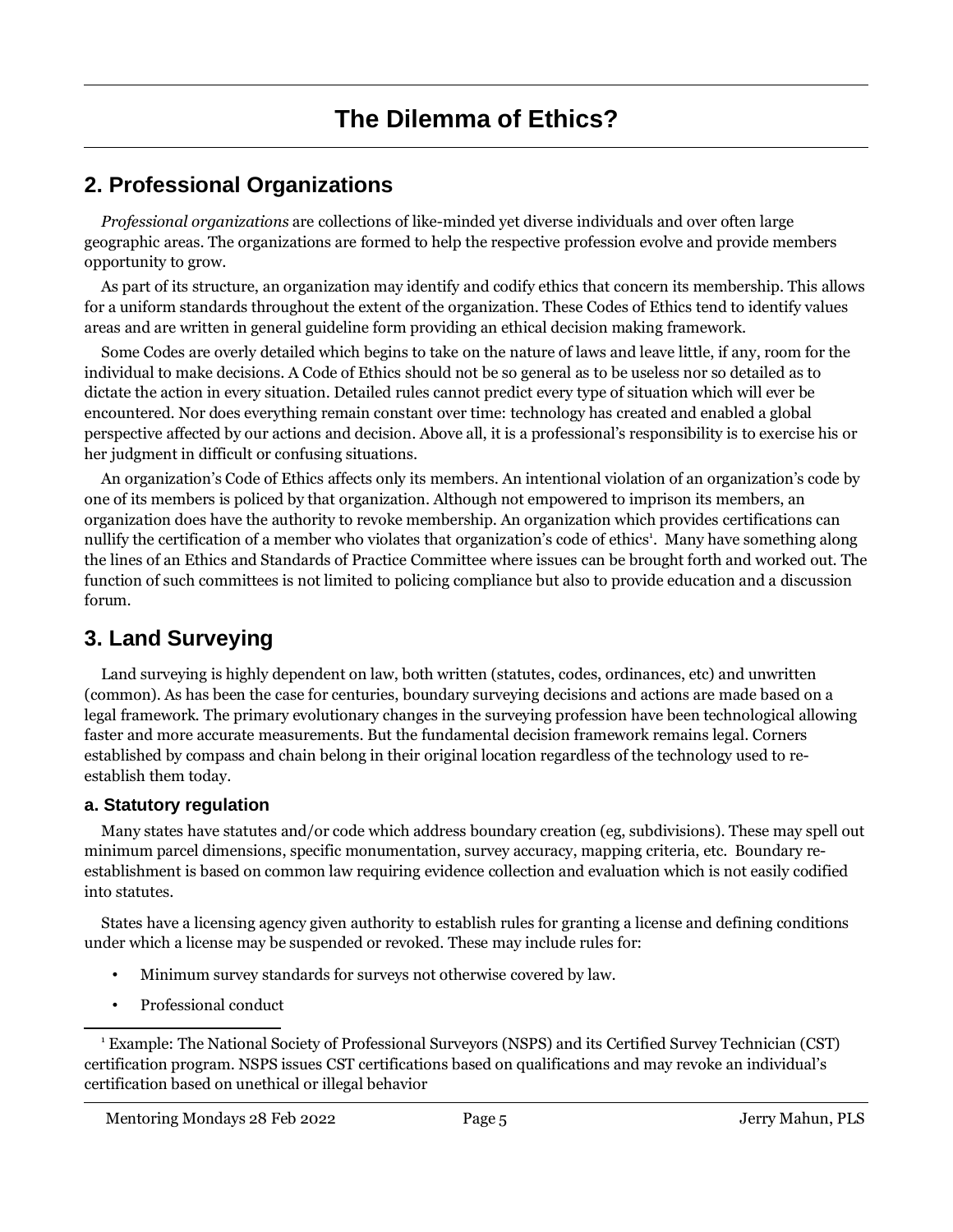These must be sufficiently general to allow professional judgment in resurvey situations but not so general that a violation cannot be identified.

#### **Wisconsin Example**

Wisconsin Administrative Code A-E 7 *Wisconsin's Minimum Standards for Property Surveys* provides guidance for resurveys and serves as a safety net for surveys not otherwise covered by law. For example, in Wis Admin Code A-E 7.03 *Boundary location*:

Every property survey shall be made in accordance with the records of the register of deeds as nearly as practicable. The professional land surveyor shall acquire data necessary to retrace record title boundaries such as U.S. Public Land Survey Monument Records, deeds, surveys, maps, certificates of title, highway, and center line or right-of-way lines, and other boundary line locations. The professional land surveyor shall make field measurements necessary for the location of the parcel and shall analyze the data and make a careful determination of the position of the boundaries of the parcel being surveyed. The professional land surveyor shall set monuments marking the corners of the parcel unless monuments already exist at the corners.

Note how much latitude is provided the surveyor to exercise professional judgment.

Professional conduct (ie, ethics) is addressed in Wis Admin Code A-E 8 whose structure is:

A-E 8.01 Authority.

A-E 8.02 Intent.

A-E 8.03 Definitions.

A-E 8.04 Offers to perform services shall be truthful.

A-E 8.05 Conflicts of interest.

A-E 8.06 Professional obligations

A-E 8.07 Unauthorized practice.

A-E 8.08 Maintenance of professional standards.

A-E 8.09 Adherence to statutes and rules.

- A-E 8.10 Plan stamping.
- A-E 8.11 Suspension of registration; effect.

Let's take a exploratory statutory journey. Wis Admin Code A-E 8.02 *Intent* includes:

A violation of any standard specified in this chapter may result in disciplinary action under ss. 443.11 to 443.13, Stats.

The last paragraph of Wis Stat Sec 443.12 *Disciplinary proceedings against professional land surveyors* includes:

This subsection does not apply to a license that is revoked under s. 440.12.

In Wis Stat Sec. 440.12:

Credential denial, nonrenewal and revocation based on tax or unemployment insurance contribution delinquency. Notwithstanding any other provision of chs. 440 to 480 relating to issuance or renewal of a credential, the department shall deny an application for an initial credential or credential renewal or revoke a credential if any of the following applies:

(1) The department of revenue certifies under s. 73.0301 that the applicant or credential holder is liable for delinquent taxes.

(2) The department of workforce development certifies under s. 108.227 that the applicant or credential holder is liable for delinquent unemployment insurance contributions.

License issuance or renewal may be denied due to delinquent support payments?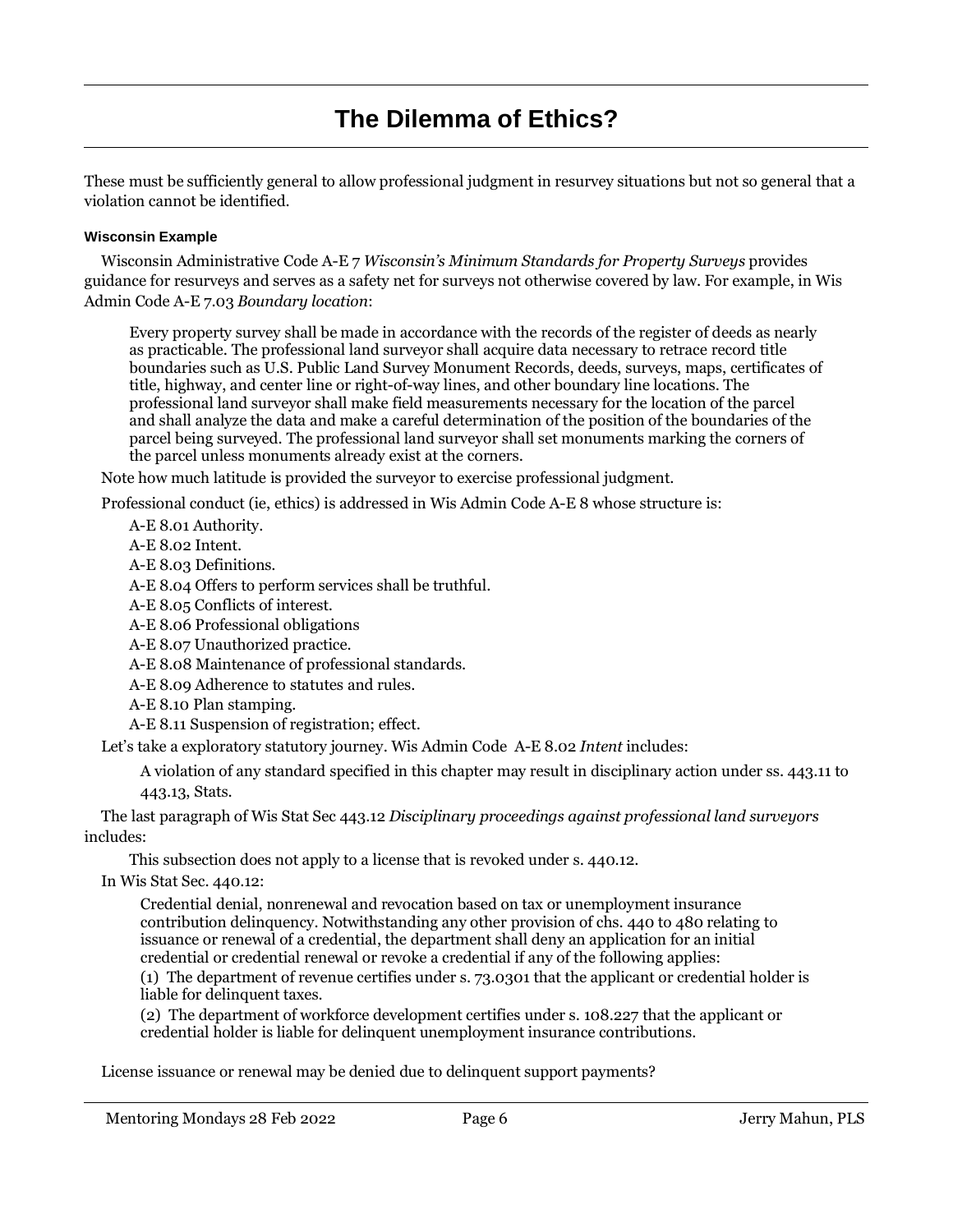While delinquent tax, insurance, and support payments may have little to do with land surveying, they do fall within the sphere of expected ethical behavior. If a professional fails to meet financial obligations, how does that reflect on their professional ethics? On the other hand, while well intended, ss 443.12 and 443.13 potentially open a can of worms for credential holders. Where is the line drawn - should we included speeding, discrimination, or watching internet pornography as justification to bar or revoke professional licensure? Should poor personal choices (legal or not) legally affect licensure?

Consider also: Wis Admin Codes A-E 7 and A-E 8 affect only *licensed* land surveyors. The licensing agency has no authority over non-licensed personnel. Since land surveying as defined by statutes can only be performed by a licensed land surveyor or under the direction of one, this shouldn't be an issue, should it? Well, there is a statutory license exemption for state or federal personnel performing surveys on behalf of their agency. Although they may perform land surveys, they are not subject to Wis Admin Code A-E 7 amd A-E 8.

Trying to codify ethics and professional conduct can get complicated and messy pretty quick, huh?

#### **b. Professional Organization**

#### **(1) National level**

The organization at the national level is the National Society of Professional Surveyors (NSPS). It has a *Surveyor's Creed and Canons*:

*As a Professional Surveyor, I dedicate my professional knowledge and skills to the advancement and betterment of human welfare.*

*I pledge:*

 *To give the utmost of performance;*

*To participated in none but honest enterprise;*

*To live and work according to the laws of humankind and the highest standards of professional conduct;*

*To place service before profit, honor and standing of the profession before personal advantage, and the public welfare above all other considerations;*

*In humility and with need for Divine Guidance, I make this pledge*

Canon 1. A Professional Surveyor should refrain from conduct that is detrimental to the public.

| Canon 2. | A Professional Surveyor should abide by the rules and regulations pertaining<br>to the practice of surveying within the licensing jurisdiction. |
|----------|-------------------------------------------------------------------------------------------------------------------------------------------------|
| Canon 3. | A Professional Surveyor should accept assignments only in one's area of<br>professional competence and expertise.                               |
| Canon 4. | A Professional Surveyor should develop and communicate a professional<br>analysis and opinion without bias or personal interest.                |
| Canon 5. | A Professional Surveyor should maintain the confidential nature of the<br>surveyor-client relationship.                                         |
| Canon 6. | A Professional Surveyor should use care to avoid advertising or solicitation<br>that is misleading otherwise contrary to the public interest.   |
| Canon 7. | A Professional Surveyor should maintain professional integrity when dealing<br>with members of other professions.                               |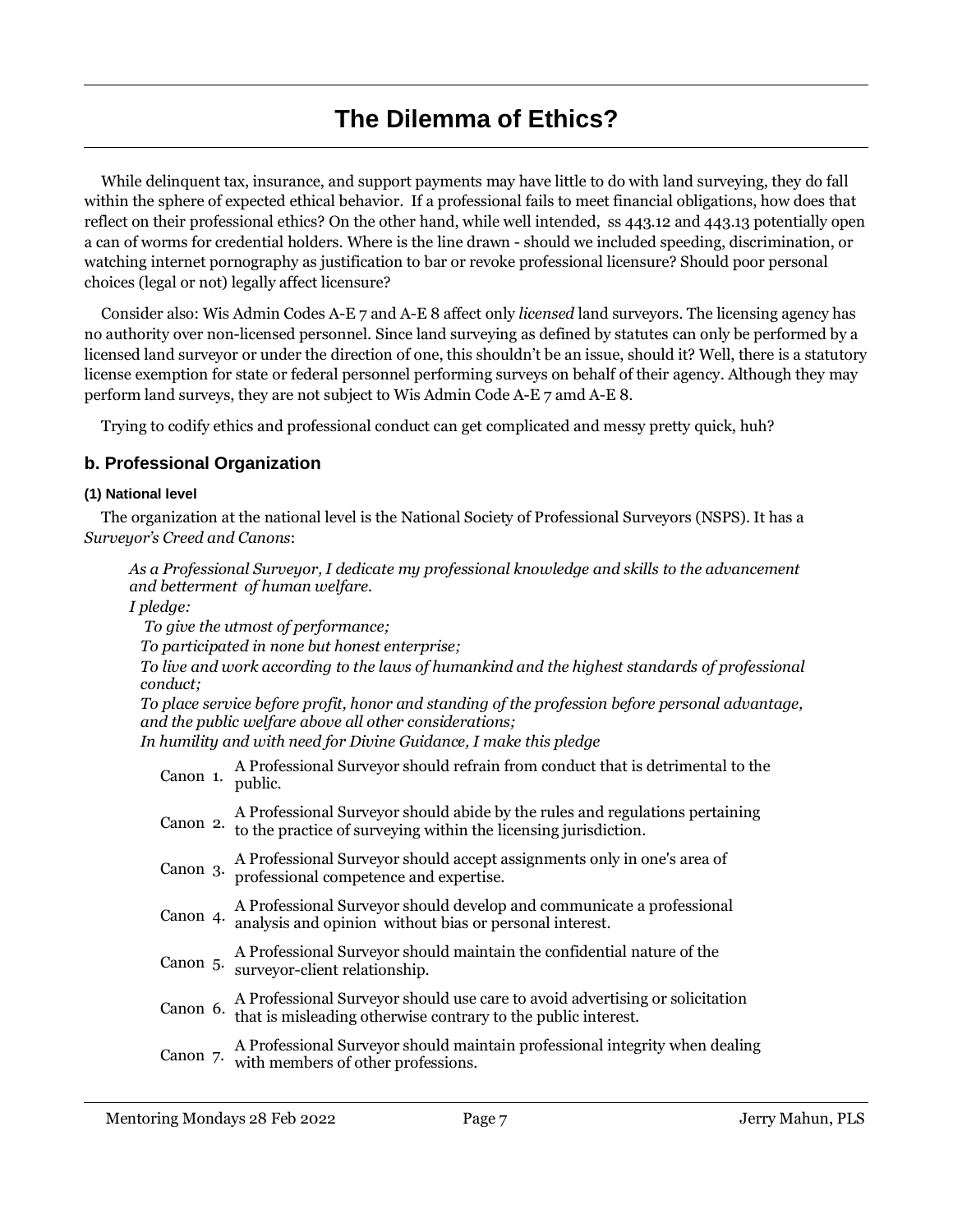Sounds a lot like what we learned in kindergarten: Play by the rules (statue and code) and never (1) hurt anyone, (2) lie to another, or (3) disrespect others and you're set. How hard can that be?

#### **(2) State Level**

Societies at the state level may or may not have their own code of ethics. The Wisconsin Society of Land Surveyors (WSLS) had a code until it entered into a membership agreement with NSPS. At that point, WSLS adopted the *Surveyor's Creed and Canons*.

Six state society websites were visited to see if they had a ethics code for their members. There was no indication at any whether they had one or adopted the *Surveyor's Creed and Canons*. Each was contacted - only one responded and said its code was in the members-only area of the site. That could be the case with the other five state societies. If that's the case, why hide it from the public?

Does your state society have an ethics code? If so, it it accessible for anyone to see?

### **E. Case Studies**

Many formal ethical models and theories exist, some dating back to ancient Greece. A few which make for good philosophical debate include:

- Aristotelian Virtue Ethics
- Utilitarianism Consequences
- Kantianism Principles-based
- Rawlsian Fairness
- Communitarianism Community Values

Rather than dissect a model (such a dry, dry discussion), it's often more instructive to examine a situation specifically involving a surveying aspect. This section describes four different case studies.

When I do this as a face-to-face presentation, the audience is divided into small groups and each assigned a case study to discuss then present. Since the *Mentoring Mondays (MM)* format doesn't lend itself to this approach, we'll instead discuss one or two after my brief presentation. I won't say which, so you should examine each one. Consider:

- Is there an ethical dilemma? Does it depend on a particular party's perspective?
- Does the *Surveyor's Creed and Canons* and/or your state society's ethical code provide sufficient guidance?
- If in your opinion there is...
	- 1. ...no ethical dilemma, is there a tipping point which would make it one? What additional events could transition the scenario to an unethical situation?
	- 2. ...an ethical dilemma, can something be changed and still allow the objective to be achieved? What else may cause it to tip to the ethical side?
- Is there a legal element which affects your decision on the ethics of the situation? Would removing any legal impediment change your opinion?
- If ethics are involved, is it a case of personal or professional ethics? By/for whom?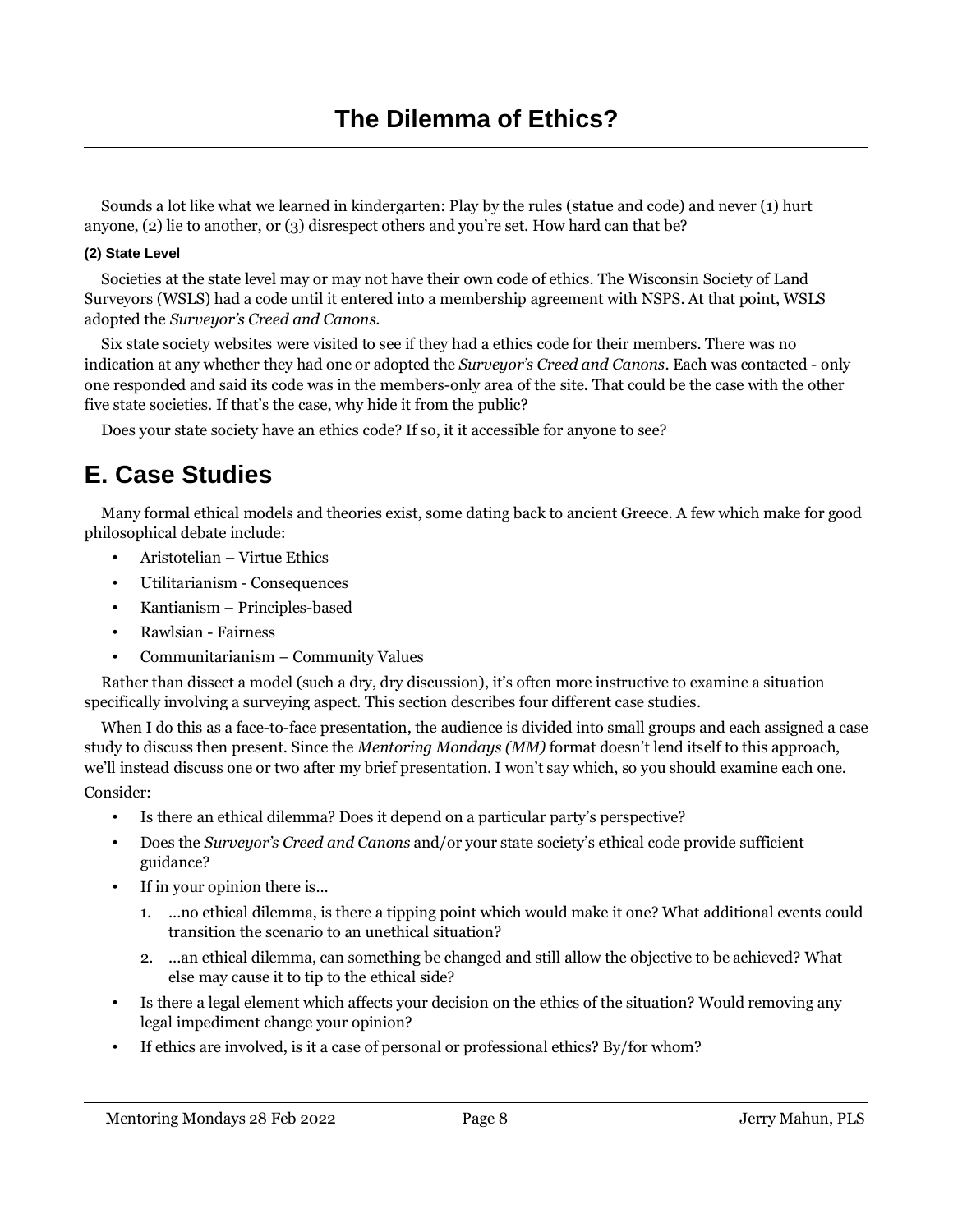- What other parties, besides those directly identified, might be affected and how? Are they identifiable before taking action? Does a responsibility to them change the situational ethics?
- Are there other factors which could change your ethical stance, eg, geographic, financial ("if I do, I won't get paid"), presence of witnesses, etc?
- What happens if ethical perspectives clash?

#### **Case Study 1**

A land owner calls UW-Platteville and asks to speak with the surveying instructor. He eventually gets forwarded to me and asks if I would like a project for a surveying class which involves locating his property boundaries. I inform the person that a property survey in Wis may only be performed by, or under the direction of, a licensed land surveyor. None of my students are licensed. He asks if I'm licensed; I reply that I am. He says as a teacher I could supervise the students who would have the opportunity to work on an actual problem. Being licensed, I could then stamp and sign their results.

Students would get real experience, I would oversee all aspects of the work, and the client would get a property survey (cheaply, eg, zip, as he figures it's a class project).

#### **Case Study 2**

Surveyor Brown is hired by Anderson to survey his property in preparation for its sale. In the process of retracing the boundaries, Brown finds an encroachment along one side of Anderson's property and evidence of an unrecorded easement along another. Although Brown completed the fieldwork and drafted his plat of survey, he did not file his map since he did not considered the survey complete until he got paid for it. In the meantime, Anderson found a buyer, Clarke, for his property. Clarke's attorney, who is familiar with property law, did a title search on the property and checked at the County Surveyor's Office for resurveys which might affect the property. He found nothing in the records to indicate any boundary problems. Acting on that information, Clarke offered to purchase the property from Anderson. In order to avoid any obstacles to the sale, Anderson pays Brown and tells him to wait 45 days before filing his map. Brown agrees.

#### **Case Study 3**

Smith hired Surveyor Jones to resurvey his property. Jones retraced the lines as per Smith's deed description, compared them to the adjoiners', and found no conflicts. Although Smith's description includes a reference to a recorded document concerning an easement for Badgerland Power, Jones did not perform a title search for easements. Instead, he included in his certificate the statement "...and subject to all easements of record."

Two months after the survey, Smith built a detached garage for his recreational equipment. He used Surveyor Jones' map to locate the garage based on local side yard requirements.

 Today, a little more than a year later, Badgerland Power notifies Smith that it will erect a power line across his property within the easement it holds. Because the garage is in the easement area and is an obstruction, Badgerland tells Smith he must remove it or Badgerland will do so and bill Smith for the cost. Smith consults an attorney who, after examining title records, tells him that Badgerland does have a legal easement and can have the building removed since it interferes with the easement.

Upset because he paid for a survey which did not show the easement, Smith threatens to sue Jones for the cost of the garage and its removal. Jones replies that he is without fault as he indicated on the map that the property is subject to any existing easements.